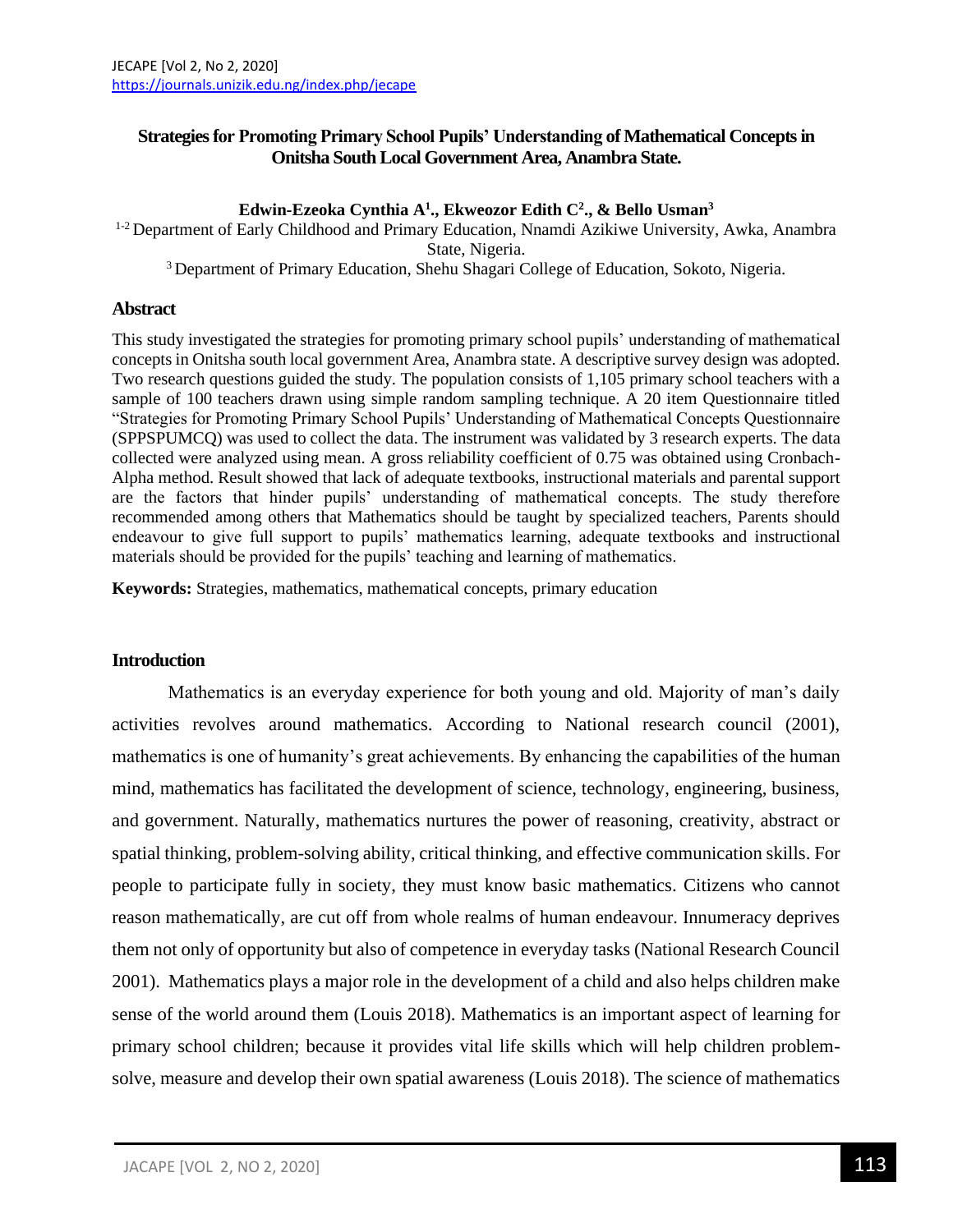depends on the mental ability. It is the means to develop the thinking power and reasoning intelligence, which sharpens the mind and makes it creative. The development of human beings and their culture depend on the development of mathematics. This is why it is known as the base of human civilization (Dharmendra 2017).

Mathematics in its simplest definition can be defined as the study of numbers, shapes and patterns. The Oxford advanced learner's dictionary  $(6<sup>th</sup>$  edition) defined mathematics as the abstract science of number, quantity, and space either as abstract concept (pure mathematics) or as applied to other disciplines such as physics and engineering (applied mathematics). Dharmendra (2017), defined mathematics as the study of assumptions, its properties, and applications. Mathematics can also be defined as the study of numbers, shapes, and space using reason and usually a special system of symbols and rules for organizing them (Cambridge dictionary). Mathematics is a branch of science, which deals with numbers and their operations. It involves calculation, computation, solving of problems. Roohi (n.d), defined mathematics as the study of quantity, structure, space, and change; it has historically developed through the use of abstraction and logical reasoning from counting, calculation, measurement, and the study of shapes and motions of physical objects.

Mathematics as a subject in the primary level of education is a very vital subject that has great potentials in aiding to the children's growth and development. As a result of the nature of its importance in the growth and development of young children; mathematics is deemed as a core subject in the primary education curriculum. The primary grades are often considered the most important years of a child's school career; because it is the foundation stage for all other further level of education. The inspiring and effective nature of mathematics has made a great emphasis to be placed on it as one of the major content knowledge which the primary school children will use as the foundation for the rest of their education (Lawrence 2018). An important aspect of teaching and learning is that the learner's age, level of development and level of comprehension, has to be given a due and appropriate consideration; in respect to this, an appropriate understanding of the primary school children has to be effectively taken into consideration.

Primary school children are children under the tutelage of receiving primary education. Primary education is typically the first stage of formal education, coming after pre-school and before secondary school. Primary education takes place in primary school, elementary school or first and middle school depending on the location. Etor, Mbon, and Ekanem (2013), opined that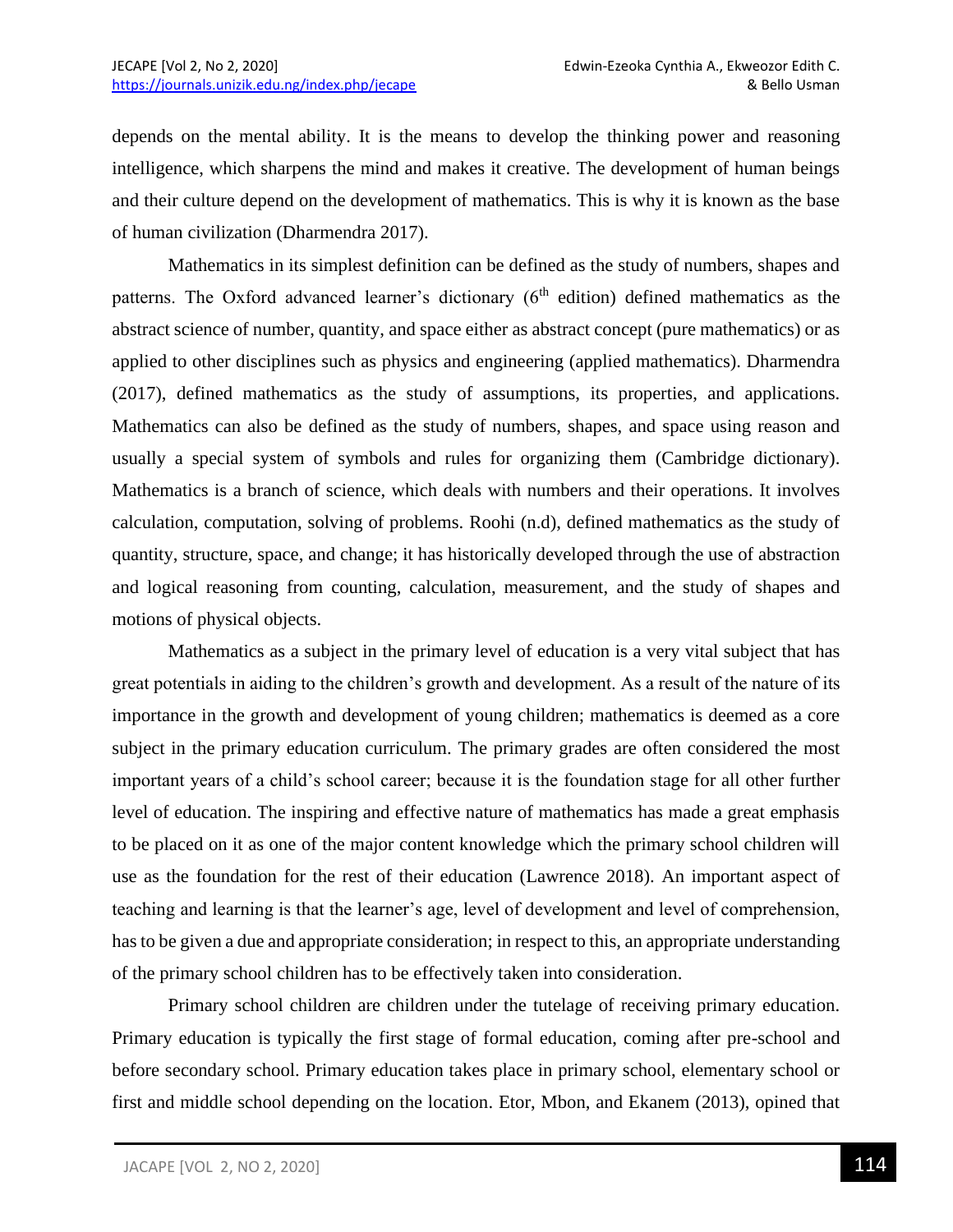primary education is universally accepted as the foundation laying level of education in all nations of the world. It provides the mini-structural framework on which the quality of other levels of education is anchored. The Federal Republic of Nigeria (2004), defined primary education as the education given to children aged 6 to 11 plus in primary schools; and that the primary level is the key to the success or failure of the whole system since the rest of the education system is built upon it. Also the Federal Republic of Nigeria (2004), listed the goals of primary education to be:

- a. Inculcate permanent literacy and numeracy and ability to communicate effectively.
- b. Lay a sound basis for scientific and effective thinking.
- c. Give citizenship education as a basis for effective participation in and contribution to the life of the society.
- d. Mould the character and develop sound attitude and morals in the child.
- e. Develop in the child the ability to adapt to the child's changing environment.
- f. Give the child opportunities for developing manipulative skills that will enable the child to function effectively in the society within the limits of the child's capacity.
- g. Provide the child with the basic tools for further educational advancement, including preparation for trades and crafts of the locality.

Furthermore, Anero (2014) emphasized that primary education is commonly observed to be an education given to children within the late childhood. Primary education is best understood to cover education one receives before entering secondary school or reaching early adolescents. Primary school children are classified to be in the stage of concrete operational stage in respect to Jean Piaget's theory of cognitive development. At this time, elementary age and pre-adolescent children ages 6 to 11; show logical, concrete reasoning. The children's thinking become less focused on themselves, they are increasingly aware of external events. They begin to realize that their own thoughts and feelings are unique and may not be shared by others or may not even be part of reality. Most children of this stage can't think abstractly or hypothetically. Federal Republic of Nigeria in Ncheke (2016), also noted that teaching at this level shall be by practical, exploratory and experimental methods. Boskic (2011), sees children within this age-range 6-12 to be in their middle childhood. Boskic (2011), further defined them to continually grow. Cognitive development becomes increasingly complex as the children continue to learn how to make sense of the world around them. This is also a busy time for picking up academic skills. Children in this stage are learning how to read, write, spell and perform simple mathematical operations. Boskic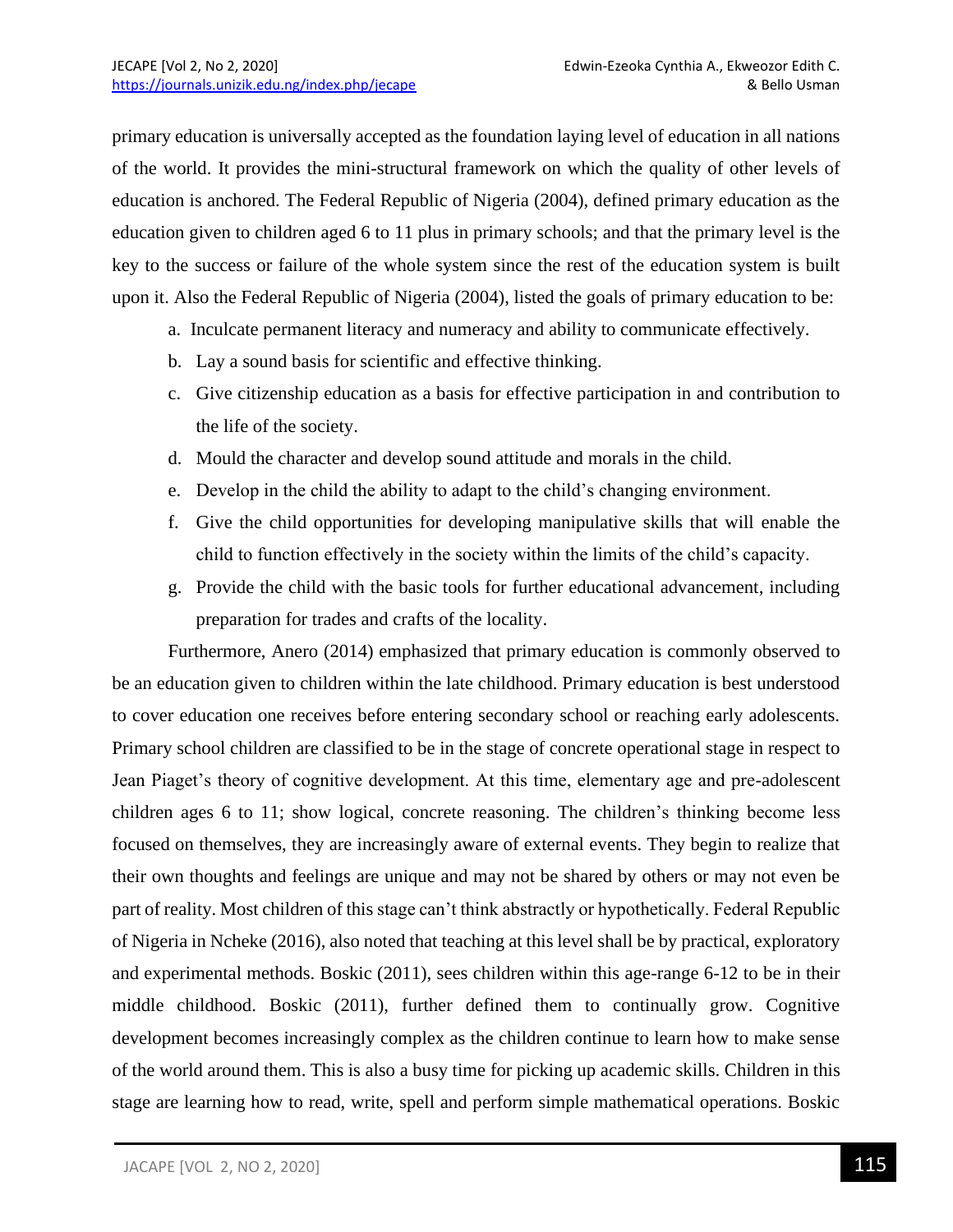(2011) also explained that children at this age are very curious and eager to learn. It is important to foster this curiosity and eagerness to learn by answering their questions and giving them fun and fulfilling activities to engage in. they are very concrete in the way they view the world. They need to experience things in order to understand them. It is therefore extremely important that they be provided with a lot of opportunities to play and experiment with everyday situations and materials. Sufficient understanding of the primary school children's development and growth will serve as a guide to the teachers and care givers in their teaching and learning of mathematics to primary school pupils. It will also help them to comprehend the complexities involved in mathematical learning and understanding of mathematical concepts.

Mathematical learning is associated with the development of mathematical understanding. Mathematical understanding entails understanding of mathematical concepts (Taylor 2013). According to view of Simon (2018), promoting mathematical understanding is one of the most difficult challenges in teaching. Promoting as a word itself means to raise or to increase from a lower position to a higher position. Hence promoting in this context simply means raising or increasing the understanding of mathematical concepts in primary school pupils. Effective understanding of mathematical concepts by primary school pupils will be a great boost in their intellectual prowess and a great plus to the way they reason and handle the challenging problems they encounter in their daily living. Concepts are defined as abstract ideas or general notions that occur in the mind, in speech, or in thought. They are understood to be fundamental building blocks of thoughts and beliefs. Concepts play an important role in all aspects of cognition. Also concepts can be viewed as principles or ideas; they can also be seen as ideas of how something is, or how something should be done. Concepts can also be taken to mean abstract or general ideas inferred or derived from specific instances. According to Stamford encyclopedia of philosophy, concepts are the building blocks of thoughts. Consequently, they are crucial to such psychological process as categorization, inference, memory learning and decision making.

Bringing it together, mathematical concepts simply means the ideas or the notions of how mathematical problems are solved. Simon (2017), defined mathematical concepts to be the knowledge of the mathematical necessity of a particular mathematical relationship. Simon (2018), went further to buttress this saying this means knowledge that given what we have learned previously, a particular relationship must exist. This can also be seen as the knowledge of the logical necessity of a mathematical relationship. Mathematical concepts are the ideas that serve as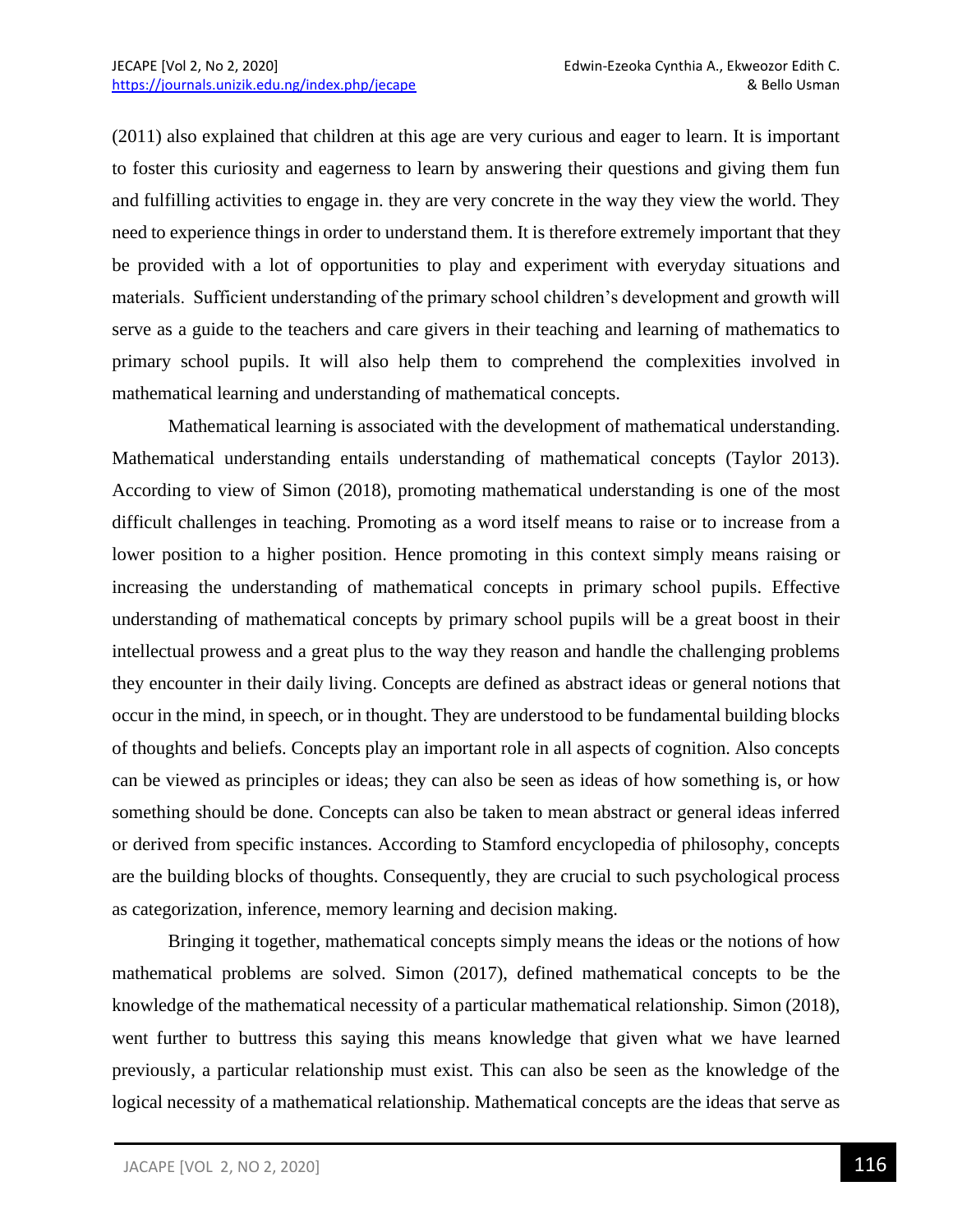a guide to a better understanding of mathematics. Teaching children mathematics cannot be effective without helping them develop a proper comprehension balance of mathematical concepts. It is their understanding of mathematical concepts that will lay the foundation blocks of learning and understanding mathematics. Helping children to understand mathematical concepts can take variety of forms. These variety of forms can otherwise be called strategies.

Strategies in its simplest meaning can be defined as a plan of action designed to achieved a long term or overall aim. Strategy can be intended or can emerge as a pattern of activity. The Longman dictionary defined strategy as a planned series of action for achieving something. Generally, strategy can be seen as a skillful planning with the aim of achieving a laid down goal or objective. Thinking about the necessary strategies that will promote primary school pupils' understanding of mathematical concepts; teachers and caregivers of primary school pupils should bear in mind that children begin learning mathematics well before they enter elementary school. Starting from infancy and continuing throughout the pre-school period, they develop a base of skills concepts and misconceptions (National Research Council 2001). Also children are interested in mathematics well before they start school. They notice basic shapes, construct and extend simple patterns and learn to count. Hence, it is very necessary to build on children's natural interest in math to make their understanding of mathematical concepts much easier (National Center for Educational Evaluation and Regional Assistance, 2013). Teachers and caregivers of primary school pupils need not neglect the factors that hinders primary school pupils' understanding of mathematical concepts. This is very important because the very first step in finding solution to a lasting problem is being able to identify the cause of the problem. Once they can be able to identify these factors, then it will be much easier for them in finding strategies for promoting the pupils' understanding of mathematical concepts.

The underlying factor in promoting primary school pupils' understanding of mathematical concepts is for them to be competent in handling everyday activities that involves mathematics. According to Mukunthan (n.d), mathematics competencies are important to understand the information which gets from the notices, newspapers, radio, television, internet. People use the mathematical skills and knowledge several times in their day to day life. therefore, understanding the mathematical concepts is important. Counting, measuring, problem-solving, logical thinking, and decision making are some of the basic mathematics skill used in day to day life. Mukunthan (n.d), outlined the primary mathematical concepts in the primary level of education as follows: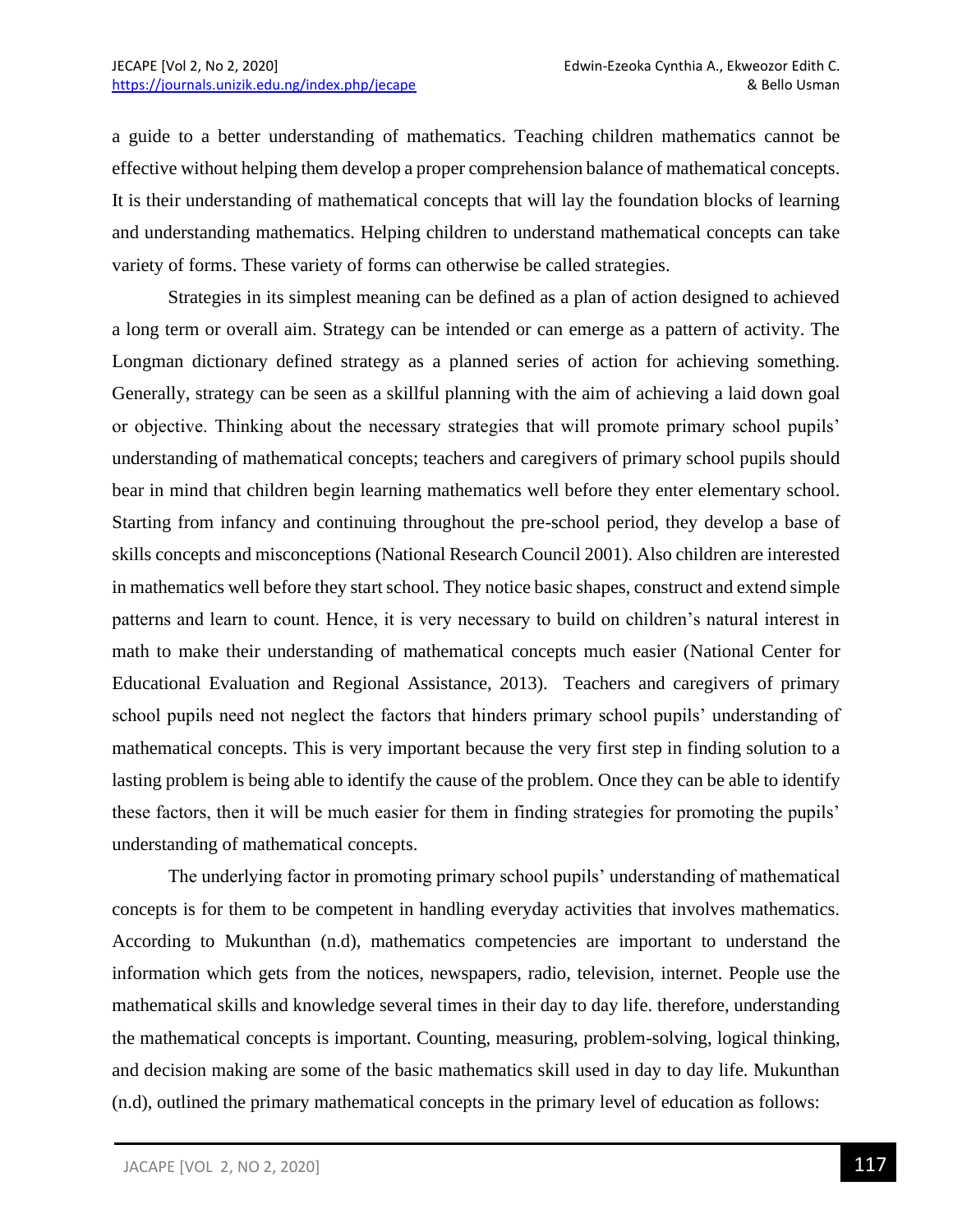a) Sorting and inclusion, b) Relation one-to-one, c) Neighbourhood and ordering, d) Shape and symmetry, e) Money, f) Length and perimeter, g)Weight, h)Volume and capacity, i)Area, j)Time, k)Graphs, l)Direction and scale drawing, m)Number counting and patterns, n)Number understanding, o)Number comparison, p)Number ordinal, q)Number addition, r)Subtraction, s)Multiplication, t)Division, u)Problem solving, v)Place value, w)Unitary method, x)Roman numerals, y)General fractions, z)Decimal fractions.

However, lack of mathematical knowledge and skills in primary school pupils results in their great aversion for the subject mathematics. This will result to the development of phobia and anxiety towards the subject mathematics. Okafor, Ikpeazu and Ojaga (2016), consequently affirmed that the inability of some pupils to successfully comprehend and apply mathematical principles in solving mathematical task during teaching and learning makes them feel discouraged, become fearful of the subject and develop mathematics anxiety. When this arises, it negatively impairs the mathematics achievement of children as they engage in mathematical task. When children at their tender age experience mathematics phobia coupled with negative reinforcement from and within their immediate environment, they tend to avoid learning mathematics, express negative self-verbalization and attitude towards the subject. They also lose confidence in their ability to comprehend the principles and concepts of the subject mathematics. Often times, they become unnecessarily agitated and over anxious whenever they are made to face mathematical task (Okoiye & Falaye cited in Okafor, Ikpeazu, & Ojaga 2016). Similarly, Oluwatayo, Anyikwa and Obidike (2020), observed that pupils still see mathematics as a difficult subject to be passed and as such run away from mathematics classes. They also confirmed that the performance of pupils in mathematics both in internal and external examination is not encouraging. All these challenges of pupils in tackling mathematics related problems still fall back to pupils' poor understanding of mathematical concepts.

There has been a great decline in primary school pupils' average performance in mathematics. Pupils that lack proper understanding of mathematical concepts end up disliking the subject mathematics, and consequently develop phobia and anxiety towards the subject mathematics. When corrective measures are not taken to put an end to it, the pupils will not find it funny when they get to the higher level of education. They might even end up becoming frustrated or even drop out from school, since mathematics is a core subject, they can't keep on running away from it forever. In respect to this, Okoiye and Falaye cited in Okafor, Ikpeazu and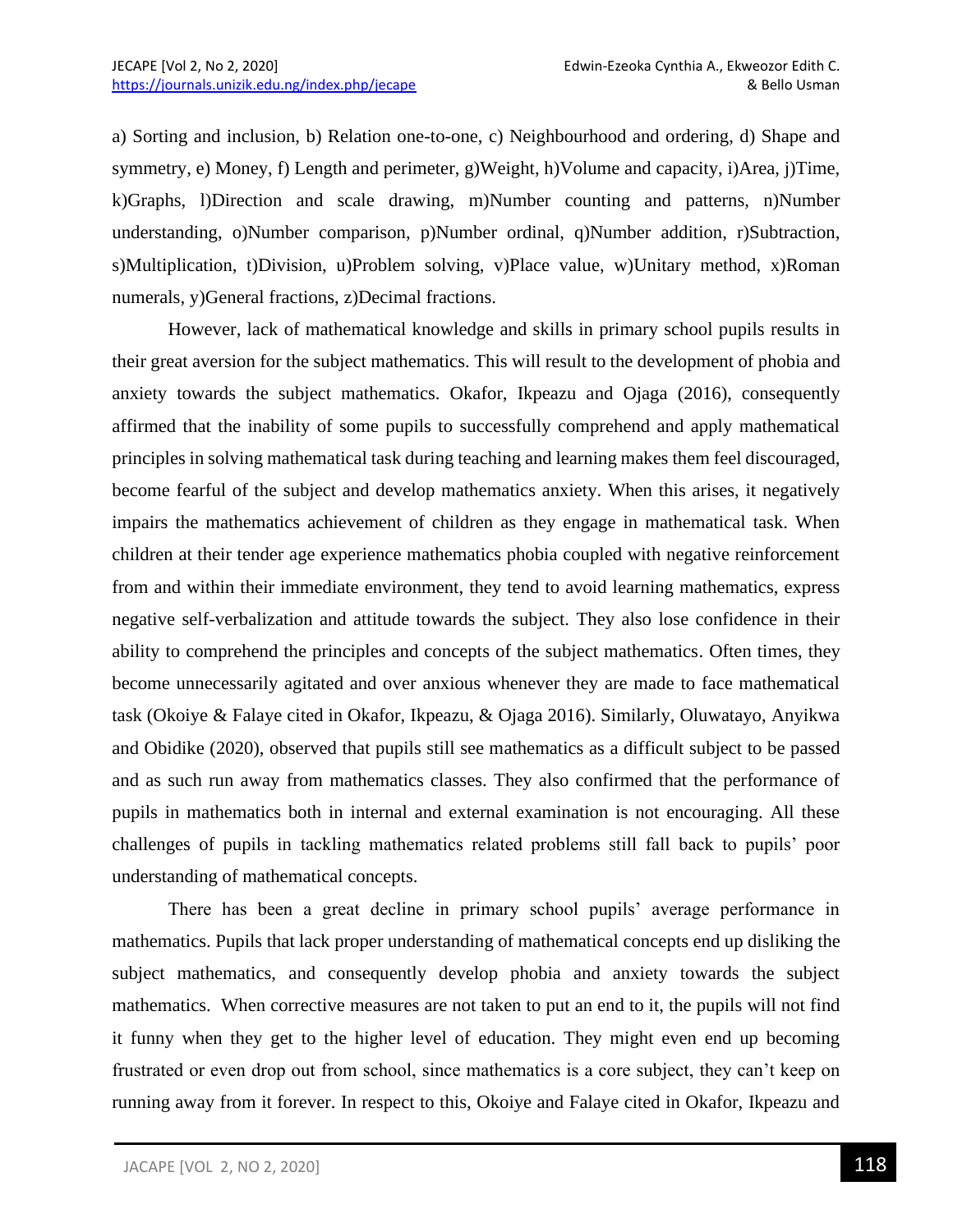Ojaga (2016), opined that mathematics anxious individuals, in their expressed state of helplessness, have been found to demonstrate pain and frustration in response to mathematical task. Pupils with mathematics phobia and mathematics anxiety also tend to perform below their intellectual capability because of the high level of stress and tension that characterizes mathematics anxiety. The goal here is to identify the factors that hinders primary school pupils' understanding of mathematical concepts; and also find out the strategies for promoting primary school pupils' understanding of mathematical concepts.

### **Statement of the problem**

Primary school pupils are naturally curious with a great interest in carrying out mathematical related tasks and play. Children today are growing up in a world permeated by mathematics. The technologies used in homes, schools, and the workplace are all built on mathematical knowledge. Many educational opportunities and good jobs require high levels of mathematical expertise. Mathematical experience is a sure thing pupils encounter in their daily activities. There is a high increase in pupils' poor performance in mathematics activities and examination. The decline in pupils' natural interest in mathematical related tasks elevates at an angle beyond the horizontal level. Pupils' poor understanding of mathematical concepts and poor knowledge of mathematical skills have consequently resulted to their development of phobia and anxiety towards mathematics. In extreme cases where the pupils can't find help to guide them in understanding mathematical concepts; they result to running away from the subject, in worst case scenario where they can't run nor hide any longer from the subject mathematics, they end up becoming school dropout. Some will be affected with a great lot of mathematical challenges at the long run, when they move to the higher level of education. Majority will find it difficult to cope up in the larger society. Hence, there is a great need to revitalize pupils interest in and understanding of mathematical concepts. Children's natural interest and curiosity in mathematical related activity will serve as the foundation stone for getting them back on track in embracing the subject mathematics. It is against this backdrop that the authors found it necessary to carry out this research in identifying the factors that hinders primary school pupils' understanding of mathematical concepts; and also to find out the necessary strategies for promoting primary school pupils' understanding of mathematical concepts.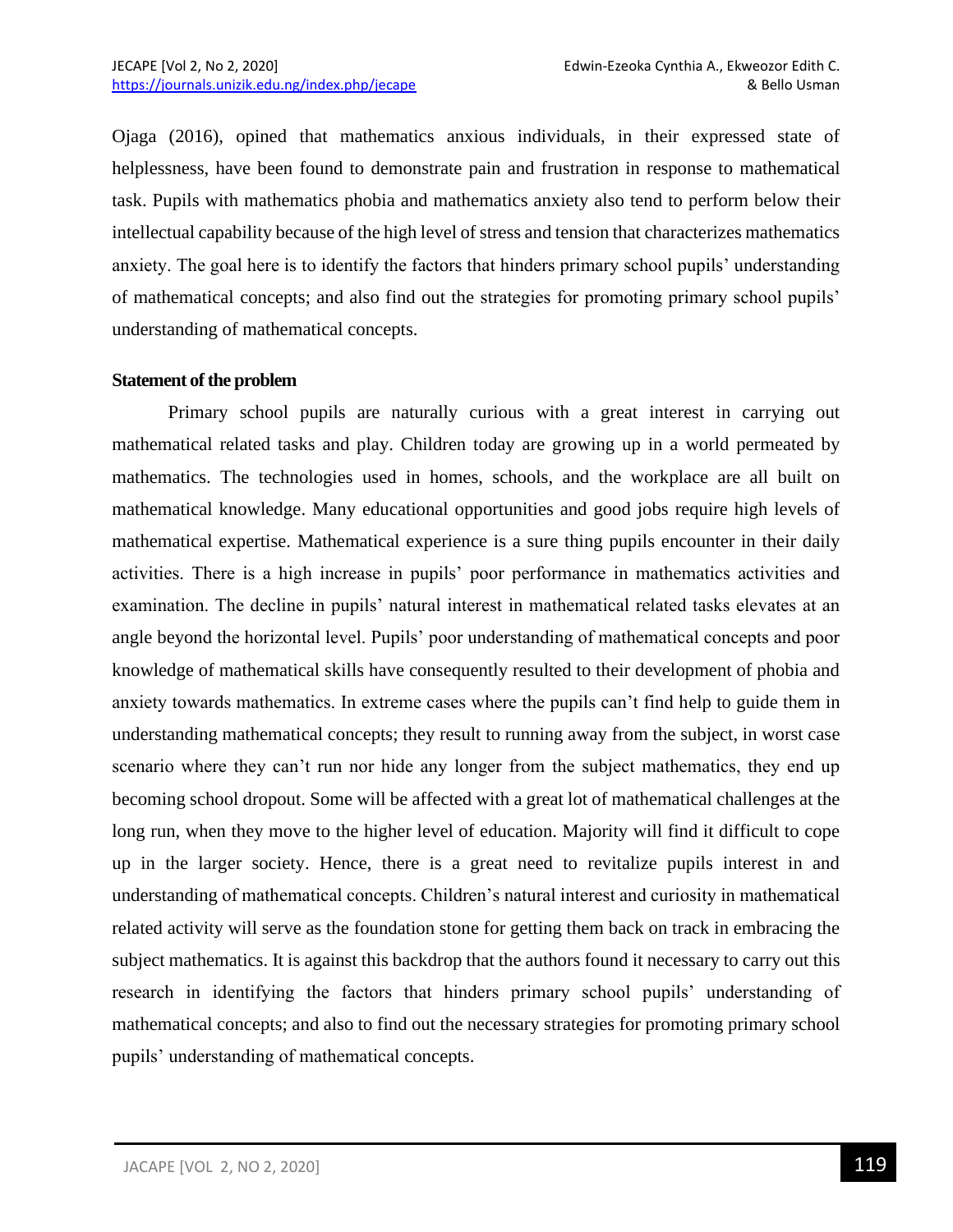## **Research Questions**

The following research questions were generated which guided the study.

- 1. What are the factors that hinder primary school pupils' understanding of mathematical concepts in Onitsha South Local Government Area?
- 2. What are the strategies necessary for promoting primary school pupils' understanding of mathematical concepts in Onitsha South Local Government Area?

## **Method**

This study aims to determine the strategies for promoting primary school pupils' understanding of mathematical concepts in Onitsha South Local Government Area, Anambra State. Two research questions guided the study. The researchers adopted a descriptive survey design. The population of the study comprised of 1,105 primary school teachers in the 21 public primary schools in Onitsha South Local Government Area in Anambra state. Using the simple random sampling technique, 10 schools were selected out of the 21 primary schools in the study area. Using the simple random sampling, 10 teachers were drawn from each of the 10 primary schools selected giving a sample of 100 teachers used for the study. A 20 item questionnaire developed by the researchers titled "Strategies for Promoting Primary School Pupils' Understanding of Mathematical Concepts Questionnaire (SPPSPUMCQ) was used as the instrument for data collection. The instrument was validated by three experts. A gross reliability coefficient of 0.75 was obtained using the Cronbach Alpha method. Arithmetic Mean was used as the statistical tool for data analysis. A four-point rating scale of Strongly Agree (SA=4 points), Agree (A=3 points), Disagree (D=2 points), and Strongly Disagree (SD=1 point) respectively were used. The mean score of 2.50 was used for decision making. Mean responses of 2.50 and above were agree, while any mean score below 2.50 were disagree.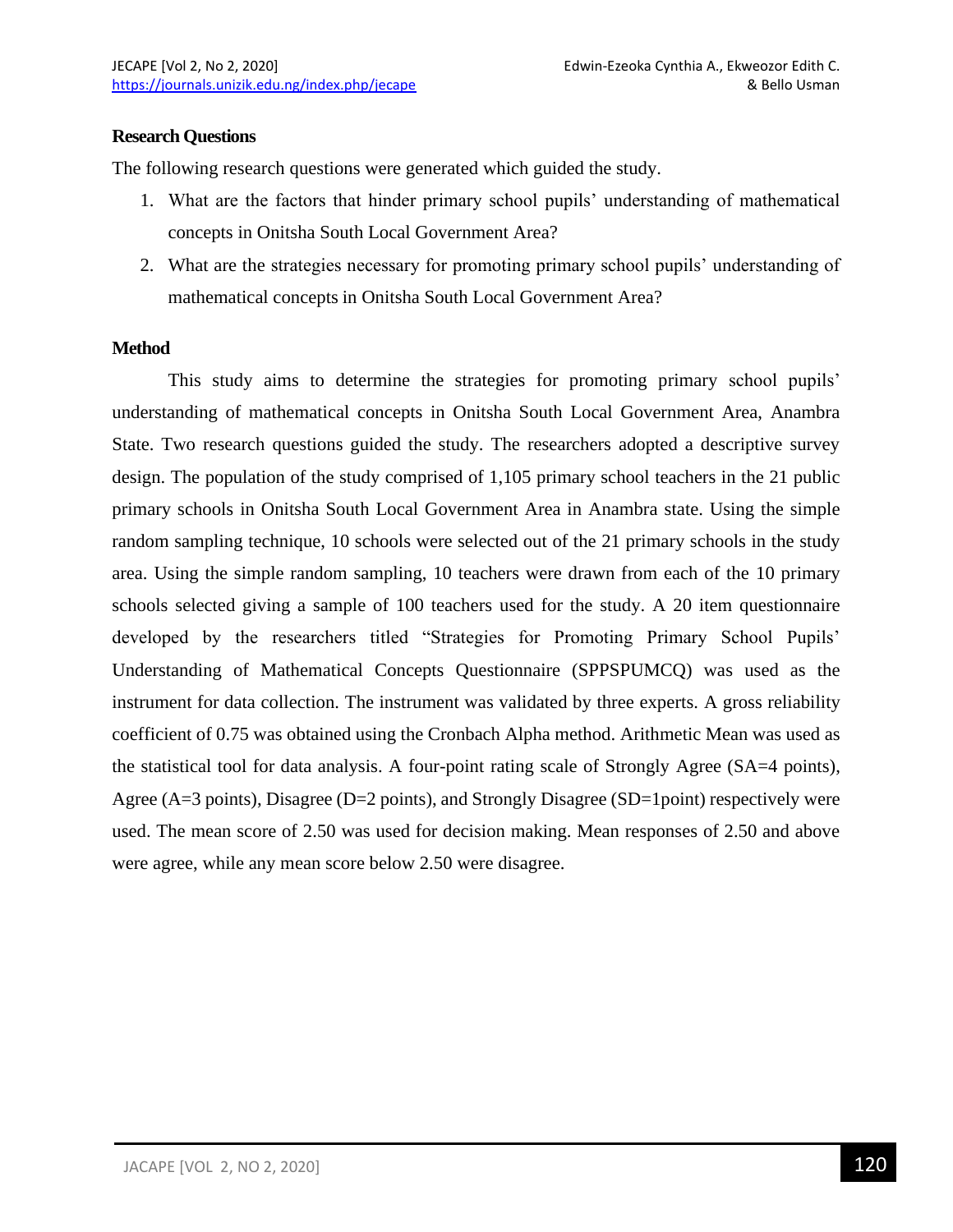# **Results**

**Research Question 1:** What are the factors that hinder primary school pupils' understanding of mathematical concepts in Onitsha South Local Government Area?

**Table 1: Respondents mean score on the factors that hinder primary school pupils from understanding mathematical concepts in Onitsha South Local Government Area.**

| S/N            | factors that hinder primary school pupils' understanding of X<br>mathematical concepts |      | <b>Decision</b> |
|----------------|----------------------------------------------------------------------------------------|------|-----------------|
| $\mathbf{1}$   | Pupils don't have adequate mathematics textbook                                        | 2.9  | Agree           |
| $\overline{2}$ | Practical instructional materials are not adequate for the pupils                      | 3.5  | Agree           |
| 3              | Parents don't give the pupils full support in mathematical needs                       | 3.1  | Agree           |
| 4              | Mathematics is not taught by specialized teachers                                      | 4.0  | Agree           |
| 5              | The class size of pupils is bigger than the standard teacher-pupil ratio               | 3.6  | Agree           |
| 6              | Pupils' gender contributes to their understanding of mathematical concepts             | 2.5  | Agree           |
| 7              | Mathematics teachers are not given proper incentives                                   | 2.8  | Agree           |
| 8              | Academic background of pupils' parents contributes to their understanding              | 2.6  | Agree           |
|                | of mathematical concepts                                                               |      |                 |
| 9              | Pupils come late to school when mathematics lesson is over                             | 2.4  | Disagree        |
| 10             | Teachers don't vary their teaching methods while teaching pupils                       | 2.4  | Disagree        |
|                | mathematics                                                                            |      |                 |
|                | <b>Cluster Mean</b>                                                                    | 2.98 | Agree           |

Table 1 above shows that only items 9 and 10 scored below 2.50 and the rest of the items has mean scores above 2.50, which shows that apart from items 9 and 10; all the other items are factors that hinder primary school pupils' understanding of mathematical concepts.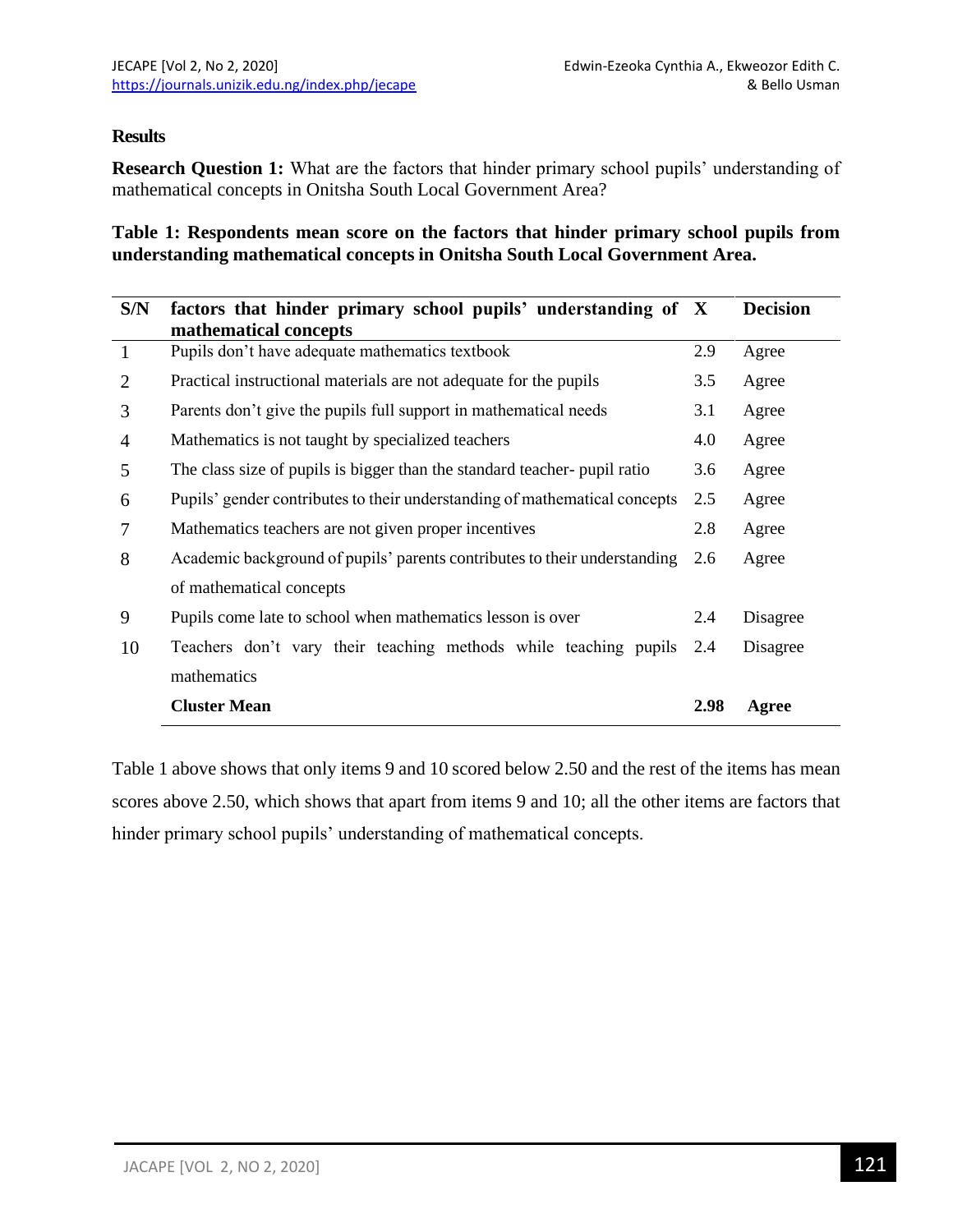**Research Question 2:** What are the strategies necessary for promoting primary school pupils' understanding of mathematical concepts in Onitsha South Local Government Area?

# **Table 2: Respondents mean score on the strategies necessary for promoting primary school pupils' understanding of mathematical concepts in Onitsha South Local Government Area.**

| S/N | Strategies necessary for promoting primary school pupils' X                    |      | <b>Decision</b> |
|-----|--------------------------------------------------------------------------------|------|-----------------|
|     | understanding of mathematical concepts                                         |      |                 |
| 11  | Classroom environment is conducive to learning and promotes student 2.8        |      | Agree           |
|     | engagement                                                                     |      |                 |
| 12  | Developing the classroom climate to focus on high expectation to 2.6           |      | Agree           |
|     | mathematics                                                                    |      |                 |
| 13  | Utilization of games and constructive competition in teaching children 2.7     |      | Agree           |
|     | mathematical concepts                                                          |      |                 |
| 14  | Teaching children mathematics in the manner of simple to complex; and from 3.1 |      | Agree           |
|     | known to the unknown                                                           |      |                 |
| 15  | Making mathematics lesson concretized, flexible, and interactive               | 3.8  | Agree           |
| 16  | Sensitizing and involving parents in their pupils' mathematics learning        | 2.7  | Agree           |
| 17  | Provision of professional development opportunities to strengthen teachers'    | 3.6  | Agree           |
|     | understanding of mathematics and basic numeracy                                |      |                 |
| 18  | Utilizing questioning and feedback loops to monitor pupils' learning and 2.9   |      | Agree           |
|     | understanding of mathematical concepts                                         |      |                 |
| 19  | Teaching pupils mnemonic devices to remember concepts or processes             | 3.5  | Agree           |
| 20  | Explicit problem - solving strategies and scaffolding should be utilized in    | 3.2  | Agree           |
|     | teaching pupils mathematical concepts                                          |      |                 |
|     | <b>Cluster Mean</b>                                                            | 3.09 | Agree           |

In table 2, item 11-20 has mean scores of 2.8, 2.6, 2.7, 3.1, 3.8, 2.7, 3.6, 2.9, 3.5, 3.2 respectively which indicates that all the items so listed are the strategies for promoting primary school pupils' understanding of mathematical concepts in Onitsha South Local Government Area.

## **Discussion**

The findings from table 1 revealed that pupils don't have adequate mathematics textbook, practical instructional materials are not adequate for the pupils, parents don't give the pupils full support in mathematical needs, mathematics is not taught by specialized teachers, the class size of pupils is bigger than the standard teacher-pupil ratio, pupils' gender contributes go their understanding of mathematical concepts, mathematics teachers are not given proper incentives, and academic background of pupils' parents contributes to pupils' understanding of mathematical concepts. These are factors that hinder pupils' understanding of mathematical concepts. Anigbo (2016) found out that the large class size, and teacher factor (where teachers are not given due incentives and when mathematics is not by specialized teachers in mathematics) negatively afftects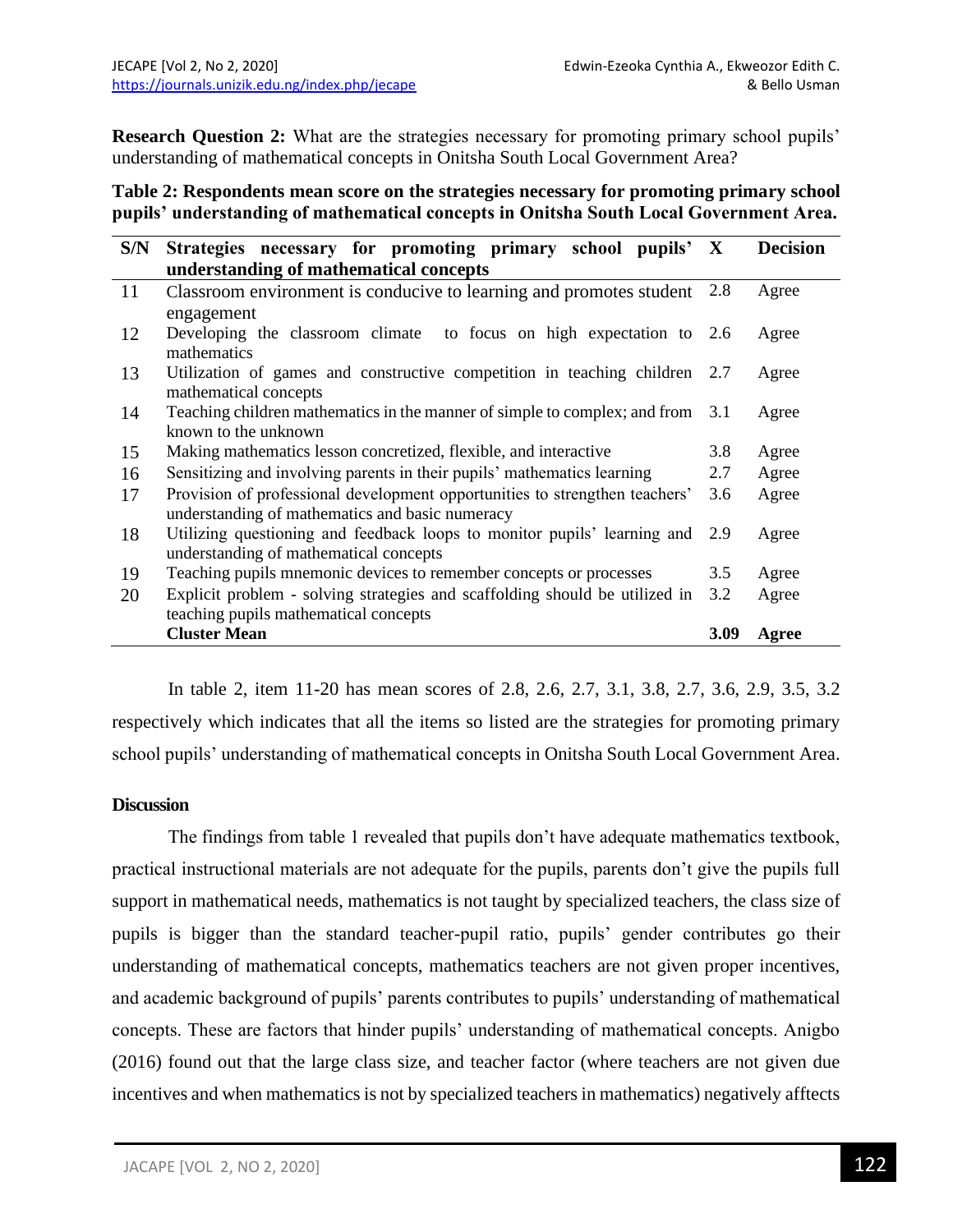pupils' understanding of mathematical concept. Also Yemi and Adeshina (2013) concurred with the findings that gender difference, (most girls feel weakened with the erroneous information that mathematics is difficult to understand. This belief affects some students negatively), poor parental support, lack of adequate textbooks and lack of instructional materials are injurious and obstructs pupils' effective understanding of mathematical concepts. Wamala et.al in Kiwanuka, Van Damme, Noortgate, Anumenden and Namusisi (2015) observed that the difference in the father and mother education levels explains the difference in each one's support for their children's achievement in mathematics. Also pupils whose parents are not educated find it hard to comprehend mathematical concepts when compared to their counterparts whose Parents are educated.

The findings from table 2 show that ensuring that the classroom environment is conducive to learning and promotes student engagement, developing the classroom climate to focus on high expectation to mathematics, utilization of games and constructive competition in teaching children mathematical concepts, teaching children mathematics in the manner of simple to complex; and from known to the unknown, making mathematics lesson concretized, flexible, and interactive, sensitizing and involving parents in their pupils' mathematics learning, provision of professional development opportunities to strengthen teachers' understanding of mathematics and basic numeracy, utilizing questioning and feedback loops to monitor pupils' learning and understanding of mathematical concepts, utilizing questioning and feedback loops to monitor pupils' learning and understanding of mathematical concepts, and explicit problem - solving strategies and scaffolding should be utilized in teaching pupils mathematical concepts are the necessary strategies for promoting primary school pupils' understanding of mathematical concepts. The national center for educational evaluation and assistance (2013), suggested that the effective strategies for promoting children's understanding of mathematical concepts include; using open-ended questions to prompt children to apply their math knowledge, teaching children in the manner of from concrete to abstract and from simple to complex, assess, record, and monitor each child's progress so that instructional goals and methods can be adjusted as needed. Chen and Weiland (2007) also affirmed that providing opportunities for concrete experiences, flexible instruction and scaffolding, promoting both pupils and parental collaboration are benefiting strategies for helping children to learn mathematics. Oluwatayo, Anyikwa and Obidike (2020) noted that utilization of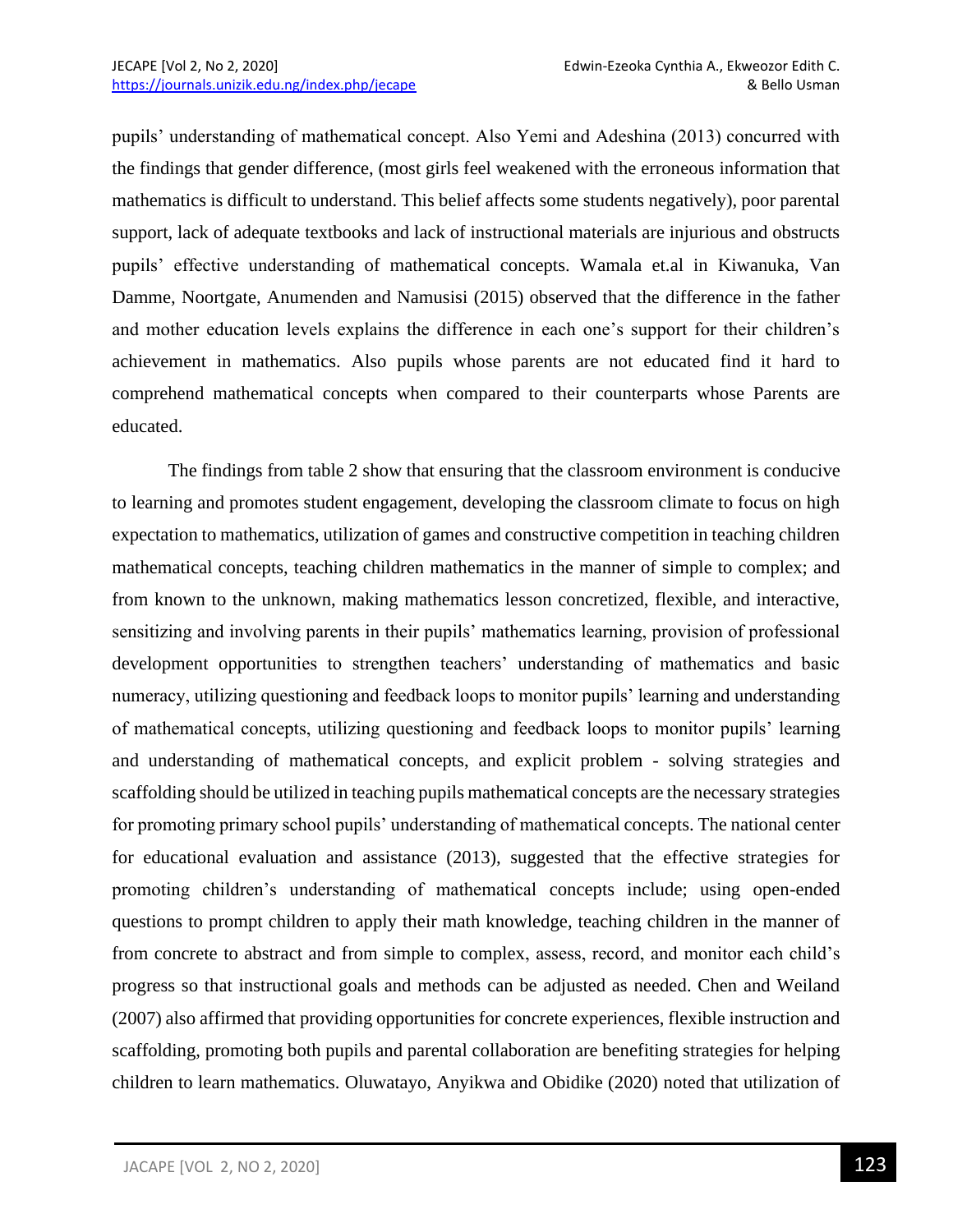game-based learning strategy helps to remove the elements of difficulty in the course of teaching and learning primary school mathematics. Leone, Wilson and Mulcahy (2010) listed the following; teaching pupils mnemonic devices to remember concepts or processes, using explicit problem-solving strategy, using games and constructive competition to practice and review numeracy skills, promoting student engagement and a classroom environment conducive to learning and developing a classroom climate focused on high expectations for mathematics as strategies for improving pupils' understanding of mathematics instruction.

## **Recommendations**

The following recommendations were made:

- 1. Mathematics should be taught by specialized teachers.
- 2. Parents should endeavour to give full support to pupils' mathematics learning.
- 3. Adequate textbooks and instructional materials should be provided for the pupils' teaching and learning of mathematics.
- 4. Mathematics lesson should be concretized, flexible, and interactive.
- 5. The classroom climate should be developed to focus on high expectation to mathematics.

#### **Conclusion**

The study established that mathematics is an important subject as mathematical tasks revolves around the daily activities of man. The 21<sup>st</sup> century being regarded as the age is daily unfolding with technological inventions that are mathematically inclined. However, the poor performance of pupils in mathematics is nothing to write home about. Due to this unsatisfactory achievement of pupils in mathematics, possible factors that hinder the pupils' understanding of mathematical concepts were identified, and the necessary strategies for promoting pupils' understanding of mathematical concepts were also listed for adoption.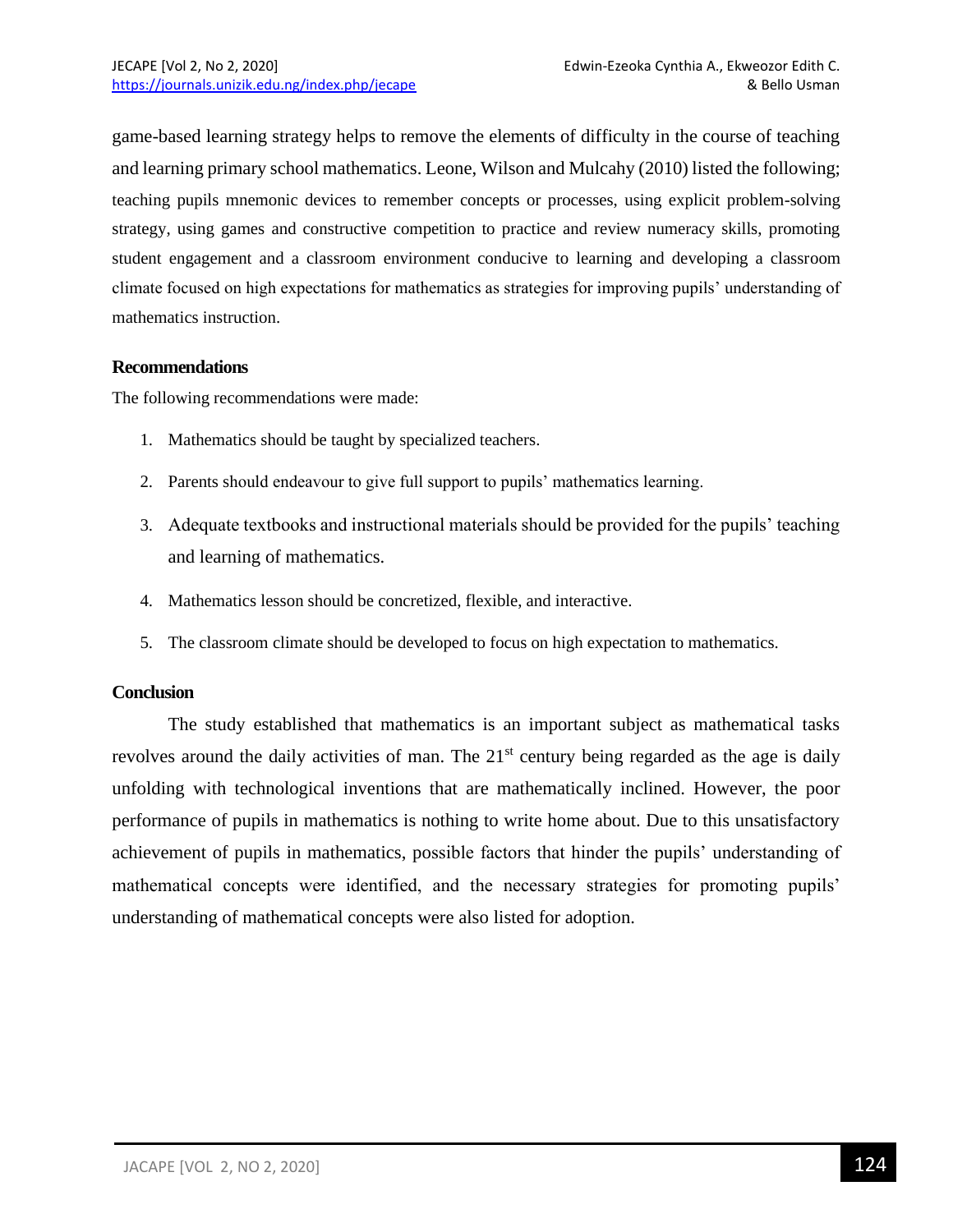### **References**

- Anero, N. (2014). Relevance and challenges of primary education to the overall development of the child and the Nigerian society. *Global Journal of Educational Research. 13* (2) 55-62. *Doi: [http://dx.doi.org/10.4314/gier.v13i2.1.](http://dx.doi.org/10.4314/gier.v13i2.1)*
- Anigbo, L.C. (2016). Factors affecting students' interest in mathematics in secondary schools in Enugu state. *International Journal of Education and Evaluation 2* (1). 22-28[. www.iiardpub.org.](http://www.iiardpub.org/)
- Boskic, N. (2011). Atypical development overview. *Early Childhood Intervention*. Retrieved from [www.blogs.ubc.ca](http://www.blogs.ubc.ca/)
- Chen, J.J & Weiland, L. (2007). Helping young children learn mathematics: strategies for meeting the needs of diverse learners. *The Early Leaders Magazine.* [www.childcareexchange.com.](http://www.childcareexchange.com/)
- *Cambridge advanced learner's dictionary.* Cambridge, London: Cambridge university press.
- Dharmendra, K.Y. (2017). Exact definition of mathematics. *International Research Journal of Mathematics. Engineering and IT (IRJMEIT) 4* (1) 34 -4 2.
- Etor, C.R., Mbon, U.F., & Ekanem, E.E. (2013). Primary education as a foundation for qualitative higher education in Nigeria. *Journal of Education and Learning 2* (2) 155-164. [www.ccsenet.org/jel.](http://www.ccsenet.org/jel)
- Federal Republic of Nigeria (2004). *National Policy on Education. Yaba: NERDC.*
- Kiwanuka, H.N., Van Damme, J., Noortgate, W.V.D, Anumendem, D.N. & Namusisi, . S. (2015). Factors affecting mathematics achievement of first-year secondary school students in central Uganda. *South African Journal of Education 35* (3) 1-16.
- Lawrence, C. (2018). The aims and objectives of primary school mathematics. Retrieved from [www.sciencingblog.onlineblog.](http://www.sciencingblog.onlineblog/)
- Leone, P., Wilson, M. & Mulcahy, C. (2010). *Making it count: strategies for improving mathematics instruction for students in short-term facilities.* Washington, DC: National evaluation and technical assistance center for children and youth who are neglected, delinquent, or at risk (NDTAC).
- Louis, A. (2018). *The importance of math in the early years.* Blog article. www.blog.himama.com.
- Mukunthan, T. (n.d). Important mathematics concepts in pre-school and primary school. *Journal of curriculum studies and practicum (mathematics) 1* 1-8.
- National Center for Educational Evaluation and Regional Assistance (2013). Teaching math to young children practice guide. *Journal of Institute of Educational Sciences (JIES)* 1-8. [https://ies.ed.gov/newsflash.](https://ies.ed.gov/newsflash)
- National research Council (2001). *Adding it up: Helping children learn mathematics.* Washington, DC: The national academic press.<https://doi.org/10.17226/9822>*.*
- Ncheke, D.C. (2016). Impact of parental participation on children's learning in public primary schools in Nsukka education authority of Enugu state*. Journal of Research and Practice in Childhood Education 2* (1) 113-129.